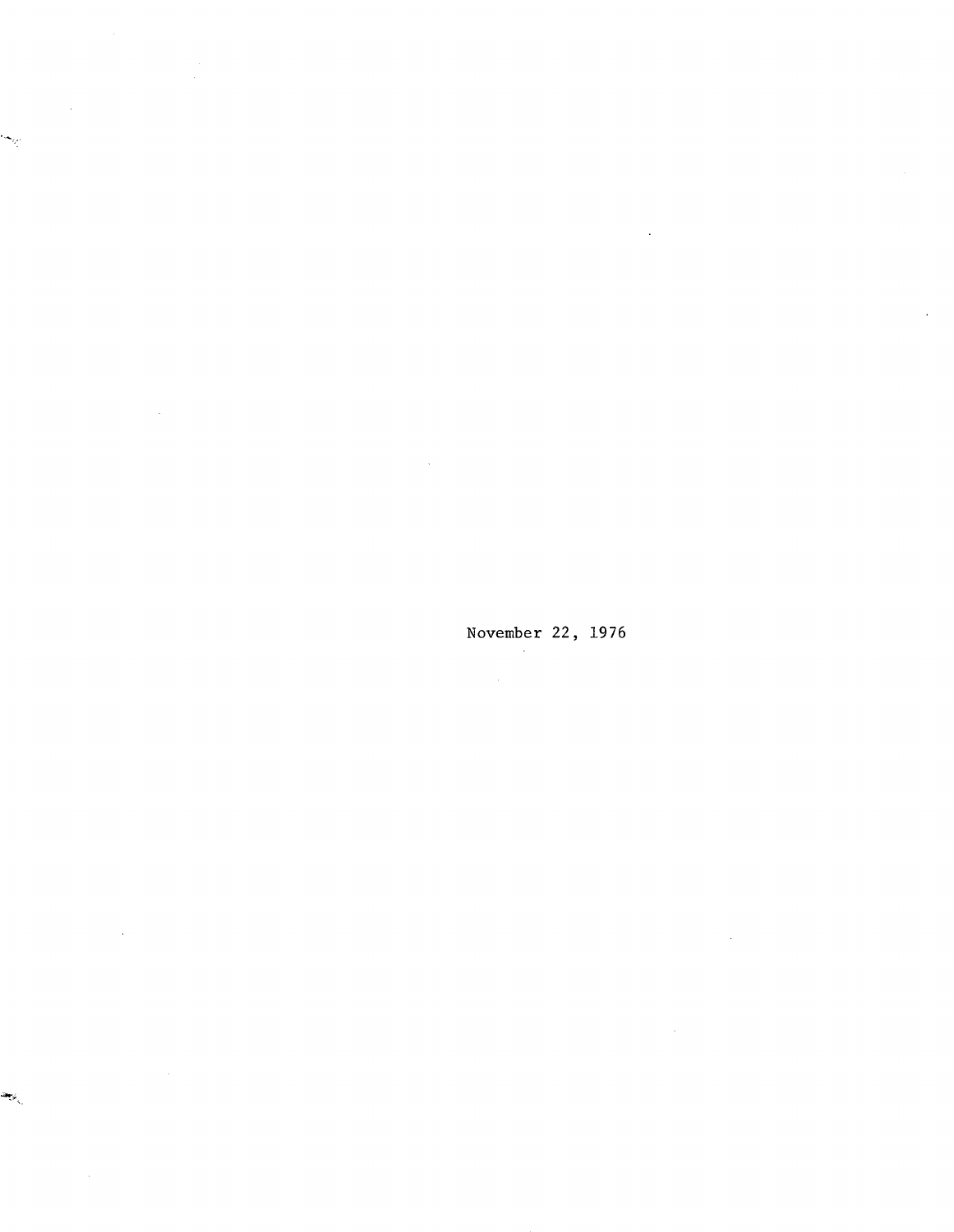binder

THE UNIVERSITY OF MANITOBA

## Inter-Departmental Correspondence

DATE November 12, 1976

| то          | MEMBERS OF THE EXECUTIVE COMMITTEE OF FACULTY COUNCIL OF SCIENCE |  |
|-------------|------------------------------------------------------------------|--|
| <b>FROM</b> | G. Richardson, Secretary                                         |  |
| SUBJECT:    |                                                                  |  |

The forty-fourth meeting of the Executive Committee of Faculty Council has been been called for Monday, November 22, 1976 at 2:40 p.m. in the Faculty Conference Room, 250 Allen Building.

## $A$   $G - E$   $N - D$   $A$

1. Approval of the minutes of the forty-third meeting.

2. Matters Arising

- $(4):$  Disposition-of the Earth Sciences course change request which resulted from a timetable conflict with Physics.
- (ii) Results of Dean Connor's meeting with the Senior Executive re putting notice in Bulletin of Science. Faculty academic staff vacancies.

3. Communications

4. Approval of the Earth Sciences departmental council by laws.  $(copy_attached)$ 

5. Further discussion on guidelines for promotion (copy of Faculty of Arts proposed guidelines attached).

6. Request from Continuing Education regarding proposed changes to Summer Session (material attached).

7. Other business.

 $/$ fk enclosures -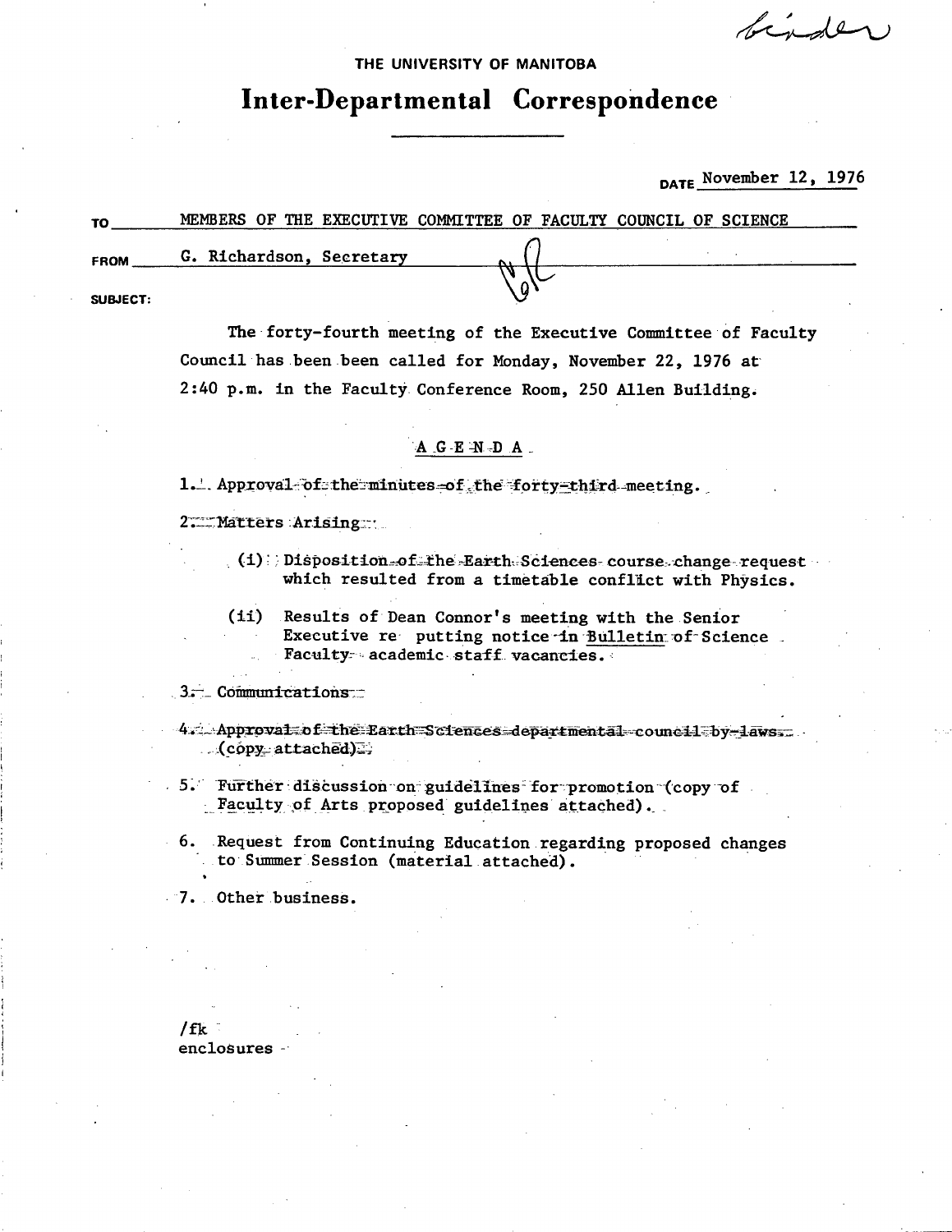Minutes of the Forty-Fourth Meeting of the Executive Committee of Faculty Council, held on Monday, November 22, 1976 at 2:40 p.m. in the Faculty Conference Room, 250 Allen Building.

Members Present: Dean R.D. Connor, Chairman; Professors N.E.R. Campbell, I. Cooke, P.K. Isaac, K. Subrahmaniam, N. Davison, C.R. Platt, A. Olchowecki, G.G.C. Robinson, H. Duckworth, Ms. H. Peat and Mr. G. Richardson, Secretary.

Regrets: Professor D. Burton.

1. Approval of the Minutes of the Forty-Third Meeting.

The Minutes of the Forty-Third meeting held on Wednesday, October 6, 1976 were approved as circulated. Davison (Campbell).

2. Matters Arising:

Dean Cooke stated that the timetable conflict that had caused the Department of Earth Science to request a course change had now been solved and the department had withdrawn its course change.

 $(ii)$ The Chairman indicated that he had written to the Senior Administration requesting advice on the suggestion that staff vacancies be published, in the Bulletin. To date he has not received a reply from the Vice President.

3. Communications.

There were no communications.

4. Earth Sciences' Departmental Council By-Law.

Discussion on the department's by-law raised the following points:

- (i)  $pg. 1. I 1. (b):$  It was suggested that the first sentence be changed to read: "Five full-time students registered in Earth Sciences . . ."
- pg. 1. I 1. (b) (i): The mention of pre-master's students  $(ii)$ within the group of graduates was questioned by the members. Although pre-master's students were registered with the Faculty of Graduate Studies the majority of their program was at the

roc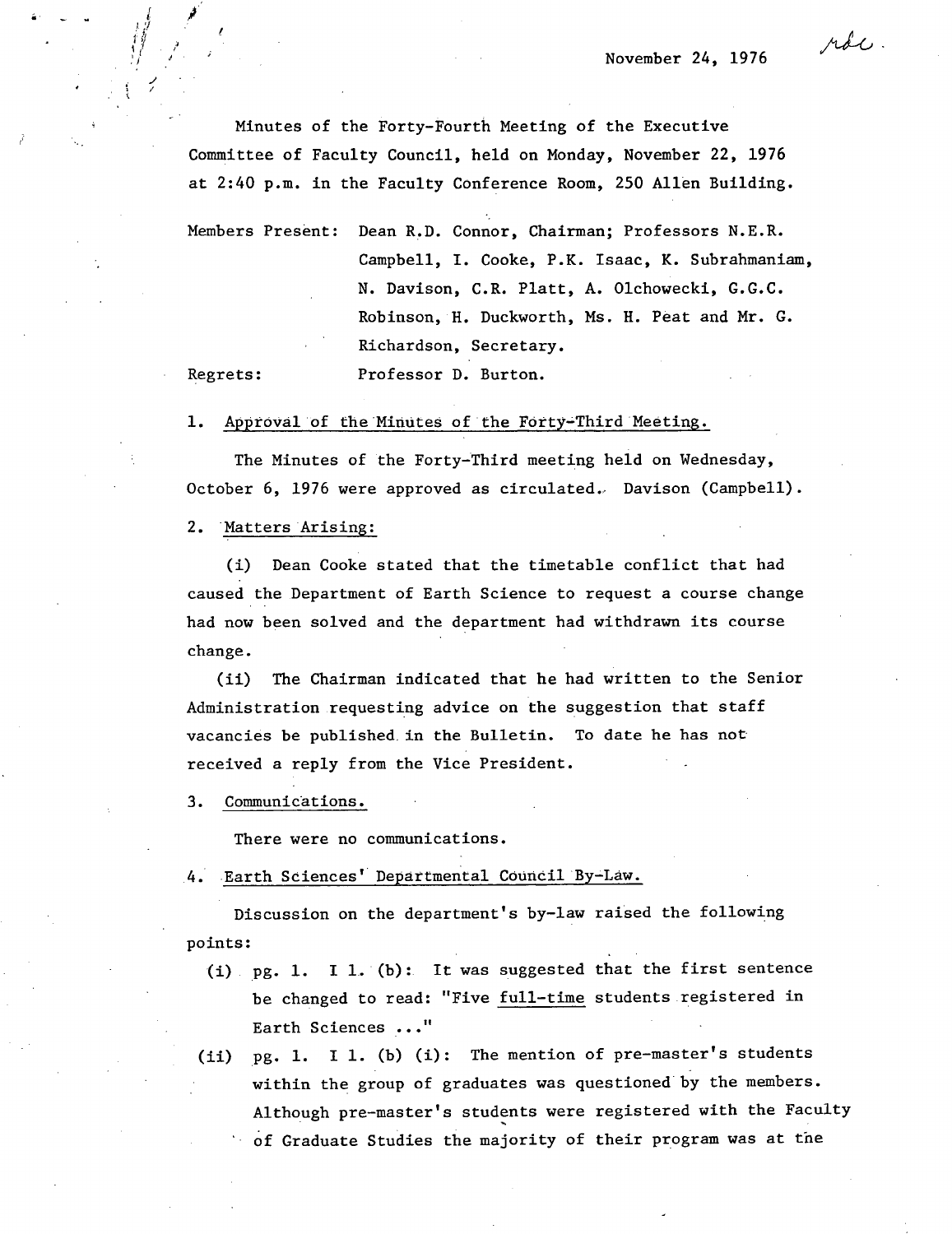undergraduate level and the members thought their inclusion would be more appropriate in an undergraduate category.

- pg. 1. I 1. (b) (ii): If both honours and majors students  $(iii)$ are going to elect a student from this particular group, it was felt that both honours and majors students should be eligible for election. As it now stood only an honours student could be elected.
	- pg. 1. I 1. (b) (iv): The members suggested that the Science Senior Stick with the Head of the Department handle these annual elections of the students and that this be put into the last paragraph of (iv).
	- pg. 1. I 1. (b). (iv): The members questioned the level of the geophysics student; was he to be an honours or graduate student? It was also noted that graduate geology students get two votes ((i) & (iv)) while other graduate students get only one.

The Chairman suggested that if he could get clarification on these points from the department, then these by-laws go to the next Faculty Council meeting without coming back to the Executive Committee. The committee members agreed that the by-laws need not come back to their committee.

6. Summer Session Questionnaire.

The Chairman indicated that the material had been sent to the Executive Committee members mainly for their information. They were not required to do anything at this time.

Although such may not be the case in Science, there were faculties on campus that were requesting an extension of the Summer School period. It was pointed out by several members that the only time most academics in Science get a chance to do any concentrated research was in the summertime. If the Summer School program was extended the amount of time left for research would be reduced and they would not favour this.

Dean Cooke stated that the reasons that Science students take Summer School courses were different from those of other faculties. Usually Science students take summer courses in order to pass failed courses or to upgrade their marks. This being so, the present

-2-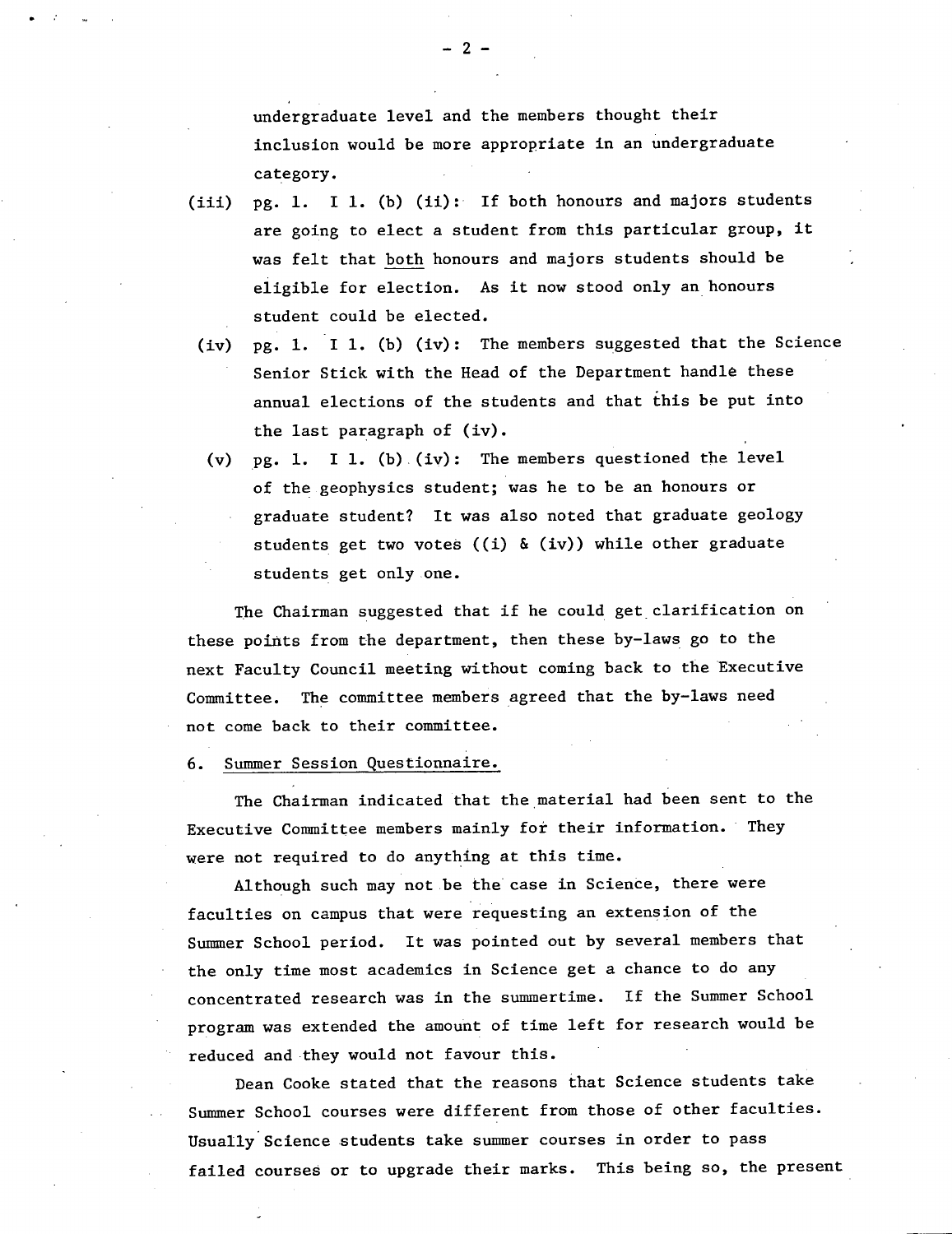six week program was sufficiently long enough. However, he realized that students in other areas would be taking courses in Summer School for the first time in which case six weeks may not be enough time.

The Chairman thanked the members for their comments, and said that he would pass them on to Mr. G. Thompson, Summer School Director, when they met to discuss this matter.

## 5. Academic Guidelines on Promotion

The Chairman began by saying that the newly received U.M.F.A. contract did not have the academic promotion guidelines and criteria that they had thought it would the last time this matter was discussed, consequently the need for faculty guidelines and criteria was still prevalent. Because an individual could initiate their own promotion requests anytime they wished, department heads would now have to make decisions with advice from their faculty members on cases they themselves did not put forth. Heads have to have some guidelines in order to base their decisions. At the moment they were doing well on an ad hoc basis.

The Chairman also pointed out that Heads had the assistance of committees set up to advise him on each of the cases. At this moment, the final faculty decision rested solely with the Dean, he had no such committee to call upon for advice. The Chairman-stated that he felt it would be appropriate and even necessary at this time, to have such a committee set up to advise him. In proposing such a committee he said that he envisaged a committee structured similar to that of the faculty based tenure committees. A pool of faculty members would be established and he would draw from this pool the members necessary to make up the various committees which would meet with the department representatives. It would be-the committee's duty to ensure. uniformity across the faculty and to advise the Dean on each individual case. Although he felt the committee would have the power to recommend 'no' to a departmental recommendation, the final faculty decision would rest with the Dean. Hopefully this committee would gather from each of the departments their criteria for promotion and from these establish a basic set of faculty guidelines.

-3-